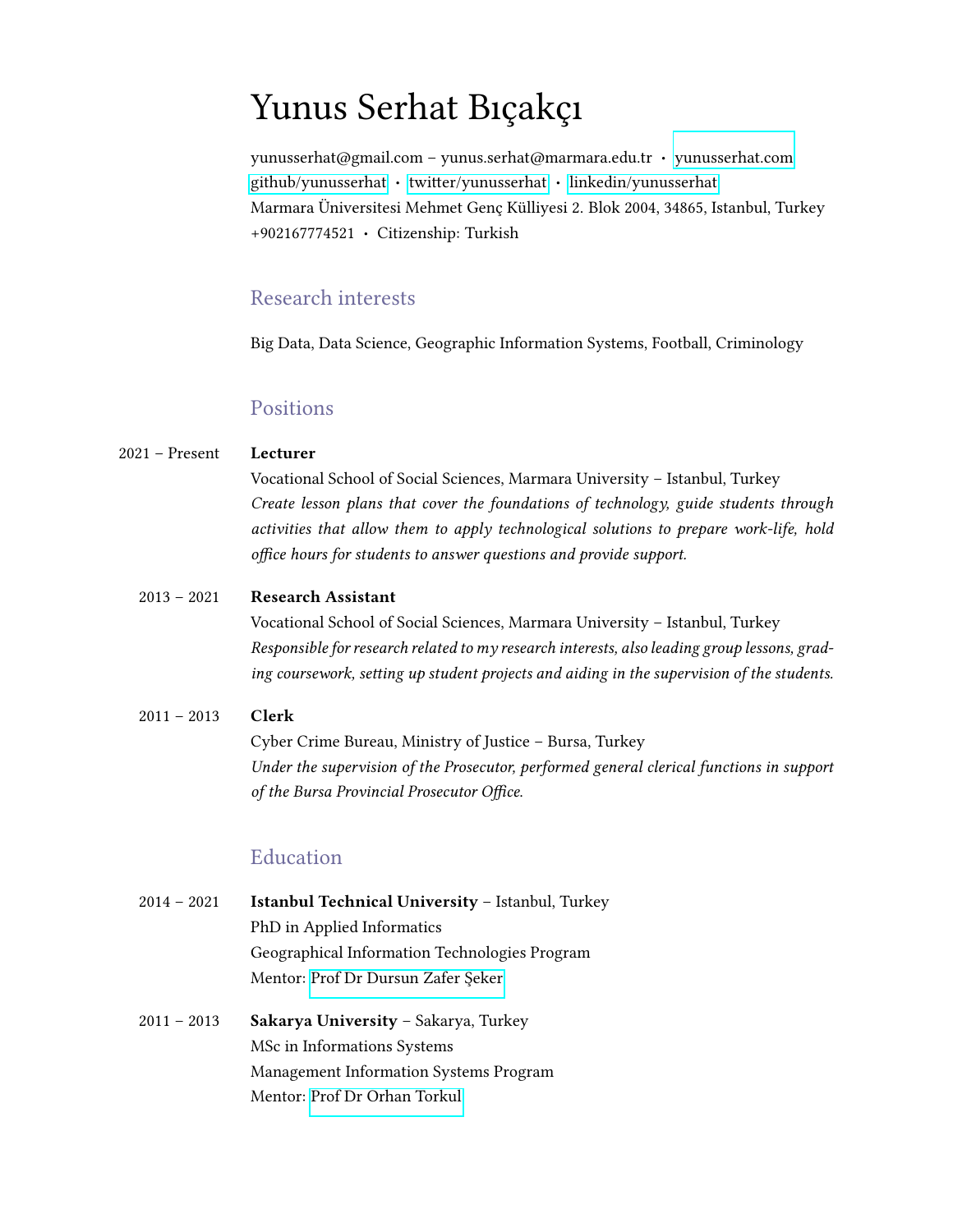2007 - 2011 **Anadolu University - Eskişehir, Turkey** BA in Business Administration Business Administration Program

#### Short-Term Study

- 2022 2022 Data Science and Machine Learning Bootcamp Online Study time: 4 months Course Instructor: [Vahit Keskin](https://www.linkedin.com/in/vahitkeskin)
- 2013 2014 The Language Gallery London, UK Study time: 7 months Academic English – IELTS Preparation

#### Book Chapter

- 2022 Data Science in Football (in progress) Yunus Serhat Bıçakçı Current Debates in Sport Sciences.
- 2022 Artificial Intelligence Applications in Tourism (in progress) Yunus Serhat Bıçakçı, Bora Aksu Digital Transformation Dynamics in Tourism.

#### Publications

- 2020 Location-Based Analyses for Electronic Monitoring of Parolees [\(link\)](https://doi.org/10.3390/ijgi9050296) Yunus Serhat Bıçakçı, Dursun Zafer Seker, Hande Demirel. ISPRS International Journal of Geo-Information, 9(5), 296.
- 2019 Spora Yönelik Tutum İle Yaşam Doyumu Arasındaki İlişki: Marmara Üniversitesi Sosyal Bilimler Meslek Yüksekokulu Öğrencileri Örneği /in Turkish [\(link\)](https://dergipark.org.tr/en/download/article-file/838255) Cağdaş Caz, Yunus Serhat Bıçakçı, Fatma Firuzan Nakipoglu. Gümüşhane Üniversitesi Sosyal Bilimler Enstitüsü Elektronik Dergisi, 10(3), 484–491.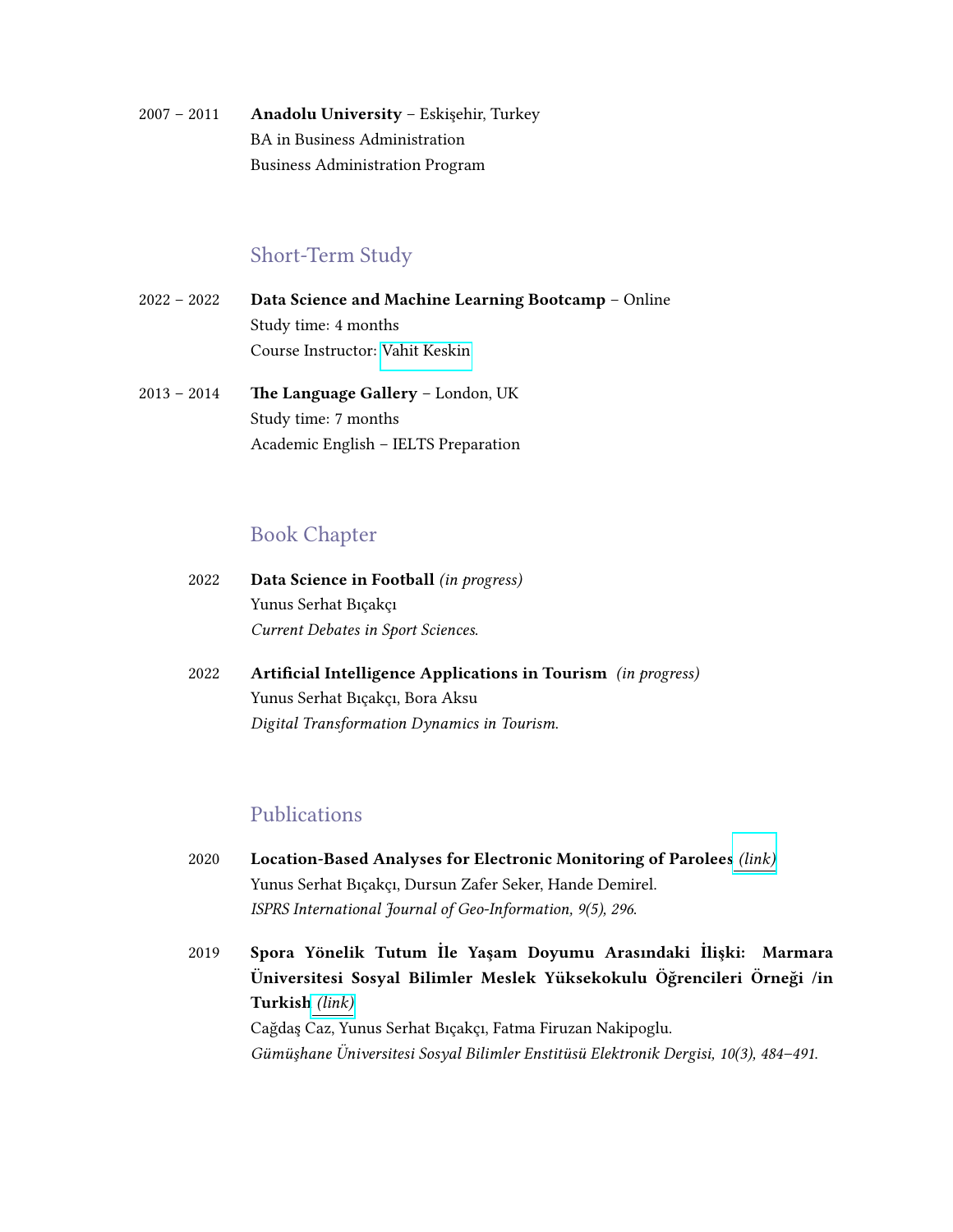2017 Spatio-temporal analyses to estimate speed information for transport forecasting and scenario testing [\(link\)](https://www.researchgate.net/publication/320011808_Spatio-temporal_analyses_to_estimate_speed_information_for_transport_forecasting_and_scenario_testing) Yunus Serhat Bıçakçı, Beytullah Sarıca, Mete Ercan Pakdil, Batuhan Yazırlı, Hande Demirel. Fresenius Environmental Bulletin, 26(1).

#### Presentations

2017 Büro Yönetimi ve Yönetici Asistanlığı Öğrencilerinin Beklentilerinin Belirlenmesi /in Turkish Yunus Serhat Bıçakçı, Fatma Firuzan Nakipoğlu.

VI. Uluslararası Meslek Yüksekokulları Sempozyumu.

2015 Elektronik İzleme Teknolojisi ve Türkiye'de Uygulanması /in Turkish Yunus Serhat Bıçakçı, Dursun Zafer Şeker. Türkiye'de Denetimli Serbestlik 10. Yıl Uluslararası Yaklaşımlar Sempozyumu.

## Teaching experience

| Fall 2018 to           | Teaching, BSP2007: Office Programs (Marmara University)                               |
|------------------------|---------------------------------------------------------------------------------------|
| 2021                   | Teaching, ILT2005: Media Literacy (Marmara University)                                |
| Spring 2018 to<br>2022 | Teaching, BSP1005: Information and Communication Technology (Marmara Univer-<br>sity) |
|                        | Teaching, ILT2006: Management Information Systems (Marmara University)                |
|                        | Teaching, BSP1060: Office Programs (Marmara University)                               |
|                        | Teaching, BYS2034: Time Management (Marmara University)                               |

#### Doctoral Dissertation

2021 "Spatio-Temporal Analysis of Applied Electronic Monitoring on Parolees of Mobility: A Case Study in Istanbul" Department of Applied Informatics, Istanbul Technical University [\(link\)](https://tez.yok.gov.tr/UlusalTezMerkezi/tezDetay.jsp?id=TMM3d5R_2gUCBMlhAXt_SQ&no=kzyjTlpPUSsqpwF1WCvbtg)

## University Service

2022 – Present Editorial Board The Social Research Journal of Marmara University